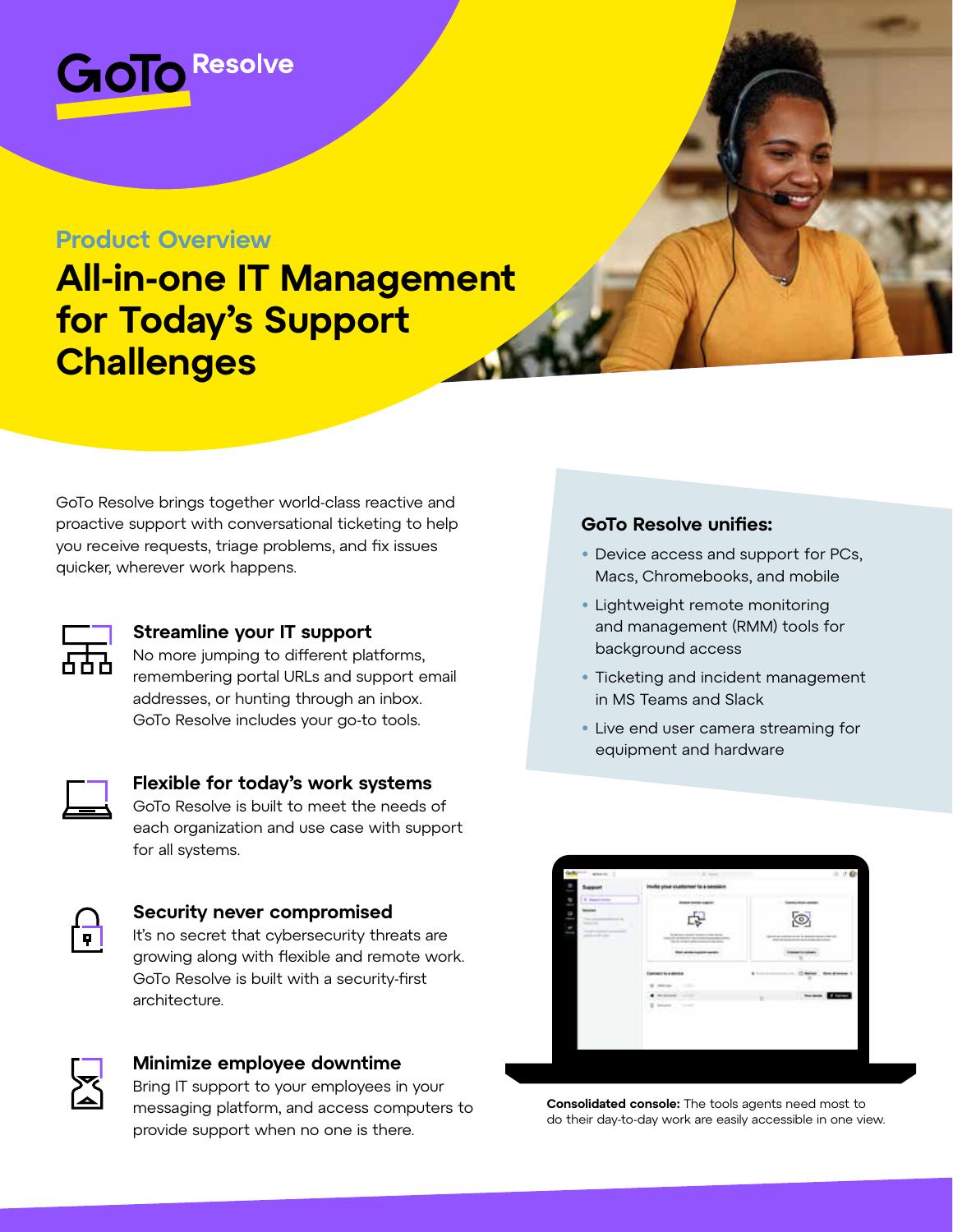## **Streamlines Support for Faster Resolutions**

- **• Consolidated toolkit:** With unified tools, agents no longer need to switch between app windows and logins to capture and solve problems.
- **• Conversational ticketing:** Employees and agents can submit, manage, and solve problems within MS Teams and Slack messages.
- **• Simultaneous support:** Agents can optimize their time with the ability to support multiple users at a time.
- **• Guided agent flow:** A seamless join flow with visual cues to guide the experience eliminates the friction of getting into a session.
- **• Agent collaboration:** Agents can join remote sessions simultaneously to resolve the issue together, or transfer sessions seamlessly.

## **Flexes to Fit Your Needs**

- **• Right-fit support:** Agents can choose zero-download remote view for fast support or launch remote control when they need to dive deeper.
- **Support any device and platform:** Meet any user on any device – PC, Mac, iOS, Android, and Chromebooks – and provide support from any device or platform (desktop, web, or mobile).
- **Helpdesk Options:** Make the solution your own with a choice of conversational and/or traditional ticketing, and a desktop agent console, web console, and/or mobile app. Plus expand the power of ticketing to other teams like HR and finance.
- **• Free and paid versions:** Use the features that matter most to your business and change tiers as needed.

### **Secures Your Business**

- **• Secure architecture:** Permission-based support is backed by end-to-end data encryption using government-approved 256-bit Advanced Encryption Standard (AES) and Transport Layer Security (TLS).
- **• Zero trust access:** The industry's first zero trust identity-based access control to protect managed devices from malicious actors.
- **• Multifactor authentication:** Add a second level of security for your accounts to make credential attacks extremely difficult.

## **Minimizes Employee Downtime and Disruptions**

- **• Background access:** Address problems when the time is right. Pull system diagnostics, complete administration tasks, and view and transfer files without interrupting the end user.
- **• Zero-download camera sharing:** Expand the range of what your team can support to include disconnected devices, home Wi-Fi, printers, and more.
- **• System diagnostics:** See the current status of an end user's device to identify problems without interrupting their work.
- **• Remote Execution:** Eliminate repetitive tasks, install software, and push files to multiple computers at once, no scripting knowledge required.